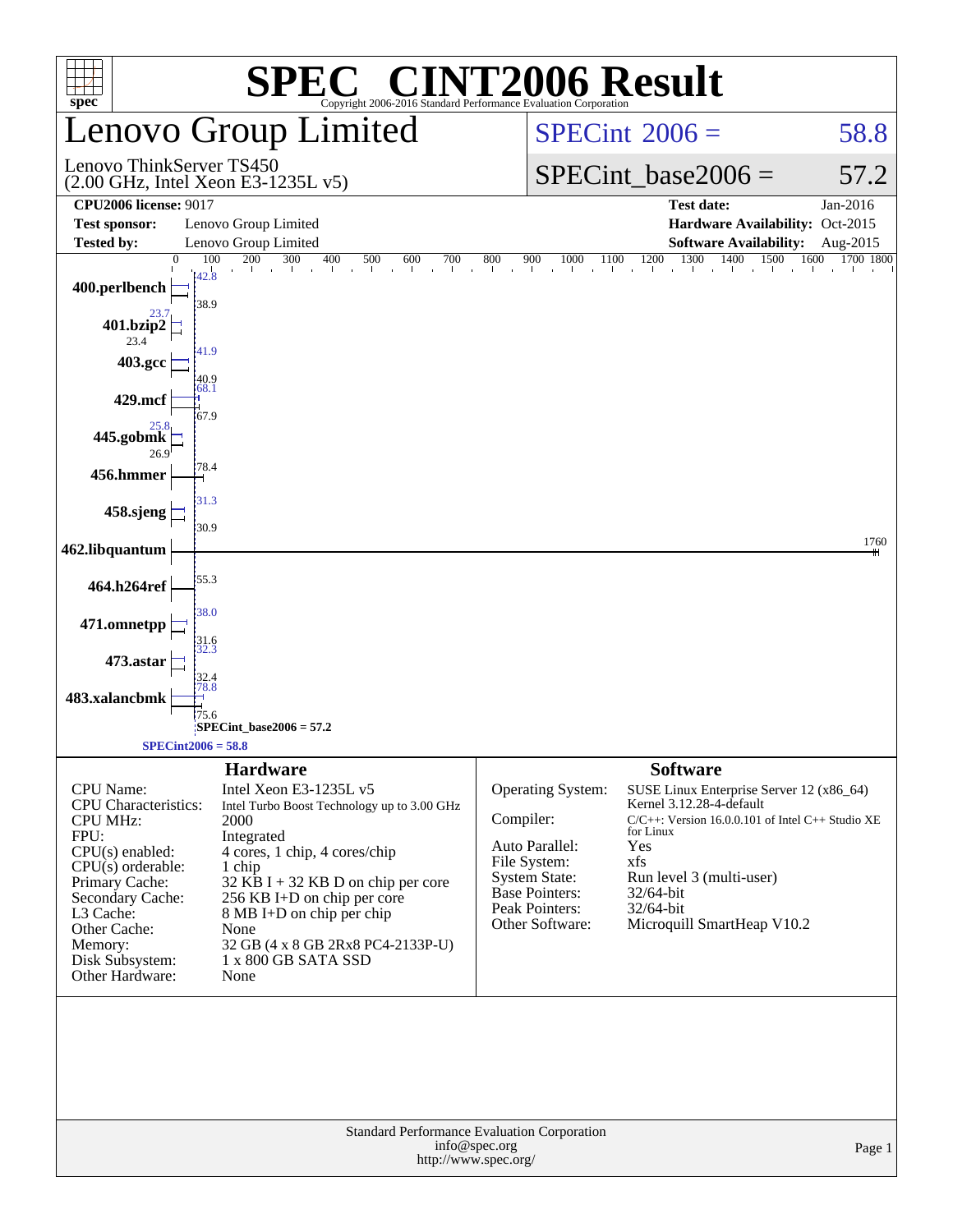![](_page_1_Picture_0.jpeg)

## enovo Group Limited

### $SPECint2006 = 58.8$  $SPECint2006 = 58.8$

(2.00 GHz, Intel Xeon E3-1235L v5) Lenovo ThinkServer TS450

SPECint base2006 =  $57.2$ 

**[Test sponsor:](http://www.spec.org/auto/cpu2006/Docs/result-fields.html#Testsponsor)** Lenovo Group Limited **[Hardware Availability:](http://www.spec.org/auto/cpu2006/Docs/result-fields.html#HardwareAvailability)** Oct-2015

**[CPU2006 license:](http://www.spec.org/auto/cpu2006/Docs/result-fields.html#CPU2006license)** 9017 **[Test date:](http://www.spec.org/auto/cpu2006/Docs/result-fields.html#Testdate)** Jan-2016 **[Tested by:](http://www.spec.org/auto/cpu2006/Docs/result-fields.html#Testedby)** Lenovo Group Limited **[Software Availability:](http://www.spec.org/auto/cpu2006/Docs/result-fields.html#SoftwareAvailability)** Aug-2015

### **[Results Table](http://www.spec.org/auto/cpu2006/Docs/result-fields.html#ResultsTable)**

|                    | <b>Base</b>    |              |                |              |                |              | <b>Peak</b>                                                                                              |              |                |              |                |              |
|--------------------|----------------|--------------|----------------|--------------|----------------|--------------|----------------------------------------------------------------------------------------------------------|--------------|----------------|--------------|----------------|--------------|
| <b>Benchmark</b>   | <b>Seconds</b> | <b>Ratio</b> | <b>Seconds</b> | <b>Ratio</b> | <b>Seconds</b> | <b>Ratio</b> | <b>Seconds</b>                                                                                           | <b>Ratio</b> | <b>Seconds</b> | <b>Ratio</b> | <b>Seconds</b> | <b>Ratio</b> |
| $ 400$ .perlbench  | 251            | 39.0         | 252            | 38.8         | 251            | 38.9         | 229                                                                                                      | 42.6         | 228            | 42.8         | 228            | 42.8         |
| 401.bzip2          | 413            | 23.4         | 413            | 23.4         | 412            | 23.4         | 407                                                                                                      | 23.7         | 407            | 23.7         | 407            | 23.7         |
| $403.\mathrm{gcc}$ | 196            | 41.0         | 197            | 40.9         | 197            | 40.9         | 193                                                                                                      | 41.7         | 192            | 41.9         | 192            | 41.9         |
| $429$ mcf          | 134            | 67.9         | 133            | 68.6         | 135            | 67.7         | 134                                                                                                      | 68.1         | 134            | 68.2         | 135            | 67.3         |
| $445$ .gobmk       | 391            | 26.9         | 390            | 26.9         | 390            | 26.9         | 406                                                                                                      | 25.9         | 406            | 25.8         | 406            | 25.8         |
| 456.hmmer          | 119            | 78.4         | 119            | 78.4         | 119            | 78.4         | <b>119</b>                                                                                               | 78.4         | 119            | 78.4         | 119            | 78.4         |
| $458$ .sjeng       | 392            | 30.9         | 392            | 30.9         | 392            | 30.9         | 387                                                                                                      | 31.3         | 387            | 31.2         | 387            | 31.3         |
| 462.libquantum     | 11.7           | 1760         | 11.8           | 1750         | 11.8           | 1760         | 11.7                                                                                                     | 1760         | 11.8           | 1750         | <b>11.8</b>    | 1760         |
| 464.h264ref        | 400            | 55.3         | 400            | 55.3         | 401            | 55.2         | 400                                                                                                      | 55.3         | 400            | 55.3         | 401            | 55.2         |
| $ 471$ .omnetpp    | 195            | 32.1         | 198            | 31.6         | 200            | 31.3         | 164                                                                                                      | 38.0         | 167            | 37.4         | 164            | 38.1         |
| $473$ . astar      | 218            | 32.2         | 217            | 32.4         | 217            | 32.4         | 217                                                                                                      | 32.3         | 217            | 32.3         | 218            | 32.2         |
| 483.xalancbmk      | 91.6           | 75.3         | 91.3           | 75.6         | 91.2           | 75.7         | 87.3                                                                                                     | 79.0         | 87.5           | 78.8         | 87.9           | 78.5         |
|                    |                |              |                |              |                |              | Results appear in the order in which they were run. Bold underlined text indicates a median measurement. |              |                |              |                |              |

### **[Submit Notes](http://www.spec.org/auto/cpu2006/Docs/result-fields.html#SubmitNotes)**

The config file option 'submit' was used.

### **[Operating System Notes](http://www.spec.org/auto/cpu2006/Docs/result-fields.html#OperatingSystemNotes)**

Stack size set to unlimited using "ulimit -s unlimited"

### **[Platform Notes](http://www.spec.org/auto/cpu2006/Docs/result-fields.html#PlatformNotes)**

BIOS Configuration: EIST Support set to Enabled C1E Support set to Enabled C State Support set to Enabled Turbo Mode set to Enable Sysinfo program /home/cpu2006-1.2-ic16.0/config/sysinfo.rev6914 \$Rev: 6914 \$ \$Date:: 2014-06-25 #\$ e3fbb8667b5a285932ceab81e28219e1 running on TS450-SLE12 Sat Jan 9 06:21:34 2016 This section contains SUT (System Under Test) info as seen by some common utilities. To remove or add to this section, see: <http://www.spec.org/cpu2006/Docs/config.html#sysinfo> From /proc/cpuinfo model name : Intel(R) Xeon(R) CPU E3-1235L v5 @ 2.00GHz 1 "physical id"s (chips) 4 "processors" cores, siblings (Caution: counting these is hw and system dependent. The following excerpts from /proc/cpuinfo might not be reliable. Use with Continued on next page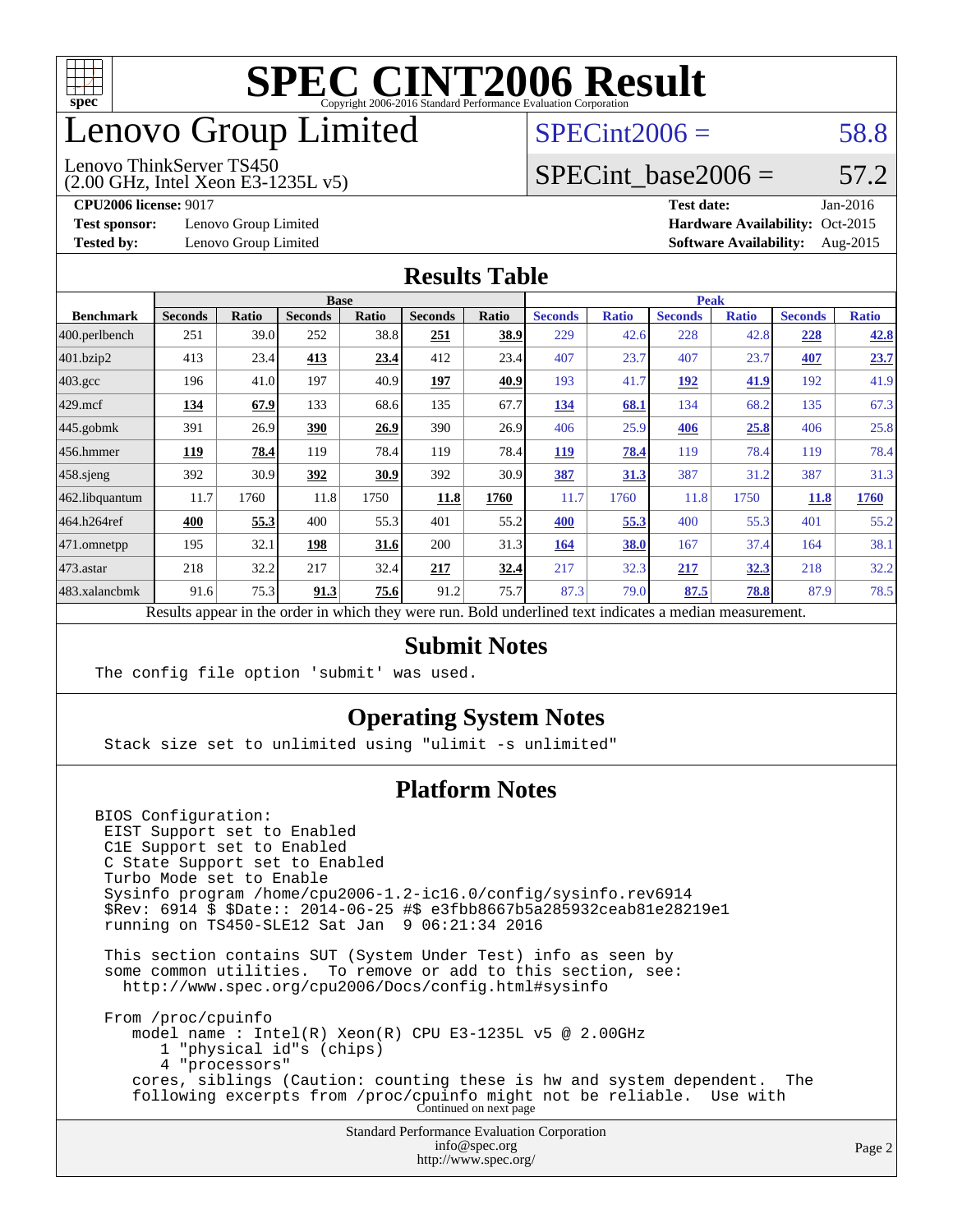![](_page_2_Picture_0.jpeg)

enovo Group Limited

 $SPECint2006 = 58.8$  $SPECint2006 = 58.8$ 

(2.00 GHz, Intel Xeon E3-1235L v5) Lenovo ThinkServer TS450

SPECint base2006 =  $57.2$ 

**[Test sponsor:](http://www.spec.org/auto/cpu2006/Docs/result-fields.html#Testsponsor)** Lenovo Group Limited **[Hardware Availability:](http://www.spec.org/auto/cpu2006/Docs/result-fields.html#HardwareAvailability)** Oct-2015

**[CPU2006 license:](http://www.spec.org/auto/cpu2006/Docs/result-fields.html#CPU2006license)** 9017 **[Test date:](http://www.spec.org/auto/cpu2006/Docs/result-fields.html#Testdate)** Jan-2016 **[Tested by:](http://www.spec.org/auto/cpu2006/Docs/result-fields.html#Testedby)** Lenovo Group Limited **[Software Availability:](http://www.spec.org/auto/cpu2006/Docs/result-fields.html#SoftwareAvailability)** Aug-2015

#### **[Platform Notes \(Continued\)](http://www.spec.org/auto/cpu2006/Docs/result-fields.html#PlatformNotes)**

Standard Performance Evaluation Corporation [info@spec.org](mailto:info@spec.org) <http://www.spec.org/> caution.) cpu cores : 4 siblings : 4 physical 0: cores 0 1 2 3 cache size : 8192 KB From /proc/meminfo MemTotal: 32933324 kB HugePages\_Total: 0<br>Hugepagesize: 2048 kB Hugepagesize: From /etc/\*release\* /etc/\*version\* SuSE-release: SUSE Linux Enterprise Server 12 (x86\_64) VERSION = 12 PATCHLEVEL = 0 # This file is deprecated and will be removed in a future service pack or release. # Please check /etc/os-release for details about this release. os-release: NAME="SLES" VERSION="12" VERSION\_ID="12" PRETTY\_NAME="SUSE Linux Enterprise Server 12" ID="sles" ANSI\_COLOR="0;32" CPE\_NAME="cpe:/o:suse:sles:12" uname -a: Linux TS450-SLE12 3.12.28-4-default #1 SMP Thu Sep 25 17:02:34 UTC 2014 (9879bd4) x86\_64 x86\_64 x86\_64 GNU/Linux run-level 3 Jan 8 13:48 SPEC is set to: /home/cpu2006-1.2-ic16.0 Filesystem Type Size Used Avail Use% Mounted on /dev/sda3 xfs 600G 7.6G 593G 2% /home Additional information from dmidecode: Warning: Use caution when you interpret this section. The 'dmidecode' program reads system data which is "intended to allow hardware to be accurately determined", but the intent may not be met, as there are frequent changes to hardware, firmware, and the "DMTF SMBIOS" standard. BIOS LENOVO FWKT32A 12/25/2015 Memory: 4x Samsung M378A1G43DB0-CPB 8 GB 2 rank 2133 MHz (End of data from sysinfo program)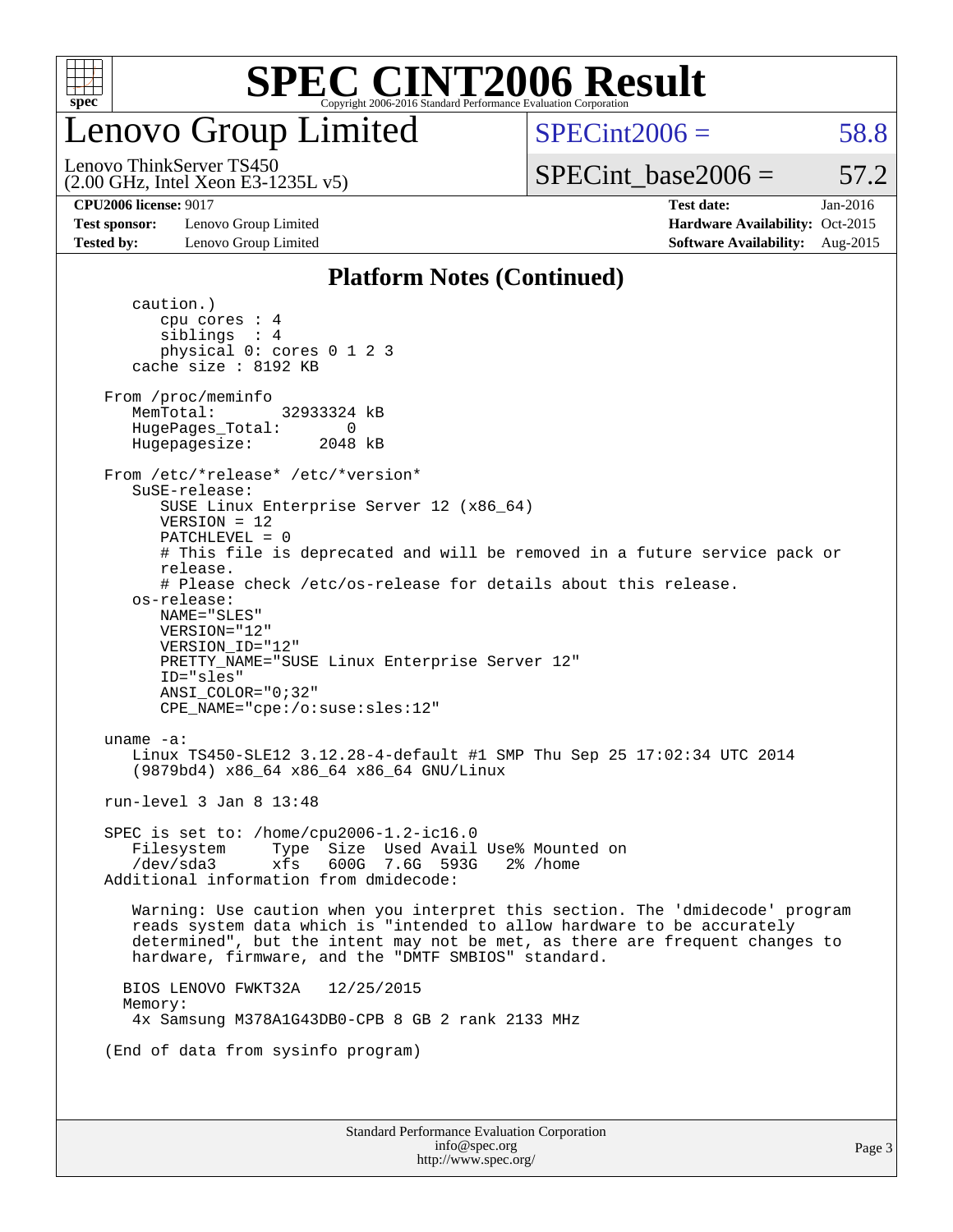![](_page_3_Picture_0.jpeg)

### enovo Group Limited

 $SPECint2006 = 58.8$  $SPECint2006 = 58.8$ 

(2.00 GHz, Intel Xeon E3-1235L v5) Lenovo ThinkServer TS450

SPECint base2006 =  $57.2$ 

**[Test sponsor:](http://www.spec.org/auto/cpu2006/Docs/result-fields.html#Testsponsor)** Lenovo Group Limited **[Hardware Availability:](http://www.spec.org/auto/cpu2006/Docs/result-fields.html#HardwareAvailability)** Oct-2015

**[CPU2006 license:](http://www.spec.org/auto/cpu2006/Docs/result-fields.html#CPU2006license)** 9017 **[Test date:](http://www.spec.org/auto/cpu2006/Docs/result-fields.html#Testdate)** Jan-2016 **[Tested by:](http://www.spec.org/auto/cpu2006/Docs/result-fields.html#Testedby)** Lenovo Group Limited **[Software Availability:](http://www.spec.org/auto/cpu2006/Docs/result-fields.html#SoftwareAvailability)** Aug-2015

#### **[General Notes](http://www.spec.org/auto/cpu2006/Docs/result-fields.html#GeneralNotes)**

Environment variables set by runspec before the start of the run:  $KMP$  AFFINITY = "granularity=fine, scatter" LD\_LIBRARY\_PATH = "/home/cpu2006-1.2-ic16.0/libs/32:/home/cpu2006-1.2-ic16.0/libs/64:/home/cpu2006-1.2-ic16.0/sh" OMP\_NUM\_THREADS = "4"

 Binaries compiled on a system with 1x Intel Core i5-4670K CPU + 32GB memory using RedHat EL 7.1 Transparent Huge Pages enabled with: echo always > /sys/kernel/mm/transparent\_hugepage/enabled

**[Base Compiler Invocation](http://www.spec.org/auto/cpu2006/Docs/result-fields.html#BaseCompilerInvocation)**

 $\frac{C \text{ benchmarks:}}{C \text{ C}}$ -m64

[C++ benchmarks:](http://www.spec.org/auto/cpu2006/Docs/result-fields.html#CXXbenchmarks) [icpc -m64](http://www.spec.org/cpu2006/results/res2016q1/cpu2006-20160125-38902.flags.html#user_CXXbase_intel_icpc_64bit_fc66a5337ce925472a5c54ad6a0de310)

### **[Base Portability Flags](http://www.spec.org/auto/cpu2006/Docs/result-fields.html#BasePortabilityFlags)**

 400.perlbench: [-DSPEC\\_CPU\\_LP64](http://www.spec.org/cpu2006/results/res2016q1/cpu2006-20160125-38902.flags.html#b400.perlbench_basePORTABILITY_DSPEC_CPU_LP64) [-DSPEC\\_CPU\\_LINUX\\_X64](http://www.spec.org/cpu2006/results/res2016q1/cpu2006-20160125-38902.flags.html#b400.perlbench_baseCPORTABILITY_DSPEC_CPU_LINUX_X64) 401.bzip2: [-DSPEC\\_CPU\\_LP64](http://www.spec.org/cpu2006/results/res2016q1/cpu2006-20160125-38902.flags.html#suite_basePORTABILITY401_bzip2_DSPEC_CPU_LP64) 403.gcc: [-DSPEC\\_CPU\\_LP64](http://www.spec.org/cpu2006/results/res2016q1/cpu2006-20160125-38902.flags.html#suite_basePORTABILITY403_gcc_DSPEC_CPU_LP64) 429.mcf: [-DSPEC\\_CPU\\_LP64](http://www.spec.org/cpu2006/results/res2016q1/cpu2006-20160125-38902.flags.html#suite_basePORTABILITY429_mcf_DSPEC_CPU_LP64) 445.gobmk: [-DSPEC\\_CPU\\_LP64](http://www.spec.org/cpu2006/results/res2016q1/cpu2006-20160125-38902.flags.html#suite_basePORTABILITY445_gobmk_DSPEC_CPU_LP64) 456.hmmer: [-DSPEC\\_CPU\\_LP64](http://www.spec.org/cpu2006/results/res2016q1/cpu2006-20160125-38902.flags.html#suite_basePORTABILITY456_hmmer_DSPEC_CPU_LP64) 458.sjeng: [-DSPEC\\_CPU\\_LP64](http://www.spec.org/cpu2006/results/res2016q1/cpu2006-20160125-38902.flags.html#suite_basePORTABILITY458_sjeng_DSPEC_CPU_LP64) 462.libquantum: [-DSPEC\\_CPU\\_LP64](http://www.spec.org/cpu2006/results/res2016q1/cpu2006-20160125-38902.flags.html#suite_basePORTABILITY462_libquantum_DSPEC_CPU_LP64) [-DSPEC\\_CPU\\_LINUX](http://www.spec.org/cpu2006/results/res2016q1/cpu2006-20160125-38902.flags.html#b462.libquantum_baseCPORTABILITY_DSPEC_CPU_LINUX) 464.h264ref: [-DSPEC\\_CPU\\_LP64](http://www.spec.org/cpu2006/results/res2016q1/cpu2006-20160125-38902.flags.html#suite_basePORTABILITY464_h264ref_DSPEC_CPU_LP64) 471.omnetpp: [-DSPEC\\_CPU\\_LP64](http://www.spec.org/cpu2006/results/res2016q1/cpu2006-20160125-38902.flags.html#suite_basePORTABILITY471_omnetpp_DSPEC_CPU_LP64) 473.astar: [-DSPEC\\_CPU\\_LP64](http://www.spec.org/cpu2006/results/res2016q1/cpu2006-20160125-38902.flags.html#suite_basePORTABILITY473_astar_DSPEC_CPU_LP64) 483.xalancbmk: [-DSPEC\\_CPU\\_LP64](http://www.spec.org/cpu2006/results/res2016q1/cpu2006-20160125-38902.flags.html#suite_basePORTABILITY483_xalancbmk_DSPEC_CPU_LP64) [-DSPEC\\_CPU\\_LINUX](http://www.spec.org/cpu2006/results/res2016q1/cpu2006-20160125-38902.flags.html#b483.xalancbmk_baseCXXPORTABILITY_DSPEC_CPU_LINUX)

### **[Base Optimization Flags](http://www.spec.org/auto/cpu2006/Docs/result-fields.html#BaseOptimizationFlags)**

#### [C benchmarks](http://www.spec.org/auto/cpu2006/Docs/result-fields.html#Cbenchmarks):

[-xCORE-AVX2](http://www.spec.org/cpu2006/results/res2016q1/cpu2006-20160125-38902.flags.html#user_CCbase_f-xAVX2_5f5fc0cbe2c9f62c816d3e45806c70d7) [-ipo](http://www.spec.org/cpu2006/results/res2016q1/cpu2006-20160125-38902.flags.html#user_CCbase_f-ipo) [-O3](http://www.spec.org/cpu2006/results/res2016q1/cpu2006-20160125-38902.flags.html#user_CCbase_f-O3) [-no-prec-div](http://www.spec.org/cpu2006/results/res2016q1/cpu2006-20160125-38902.flags.html#user_CCbase_f-no-prec-div) [-parallel](http://www.spec.org/cpu2006/results/res2016q1/cpu2006-20160125-38902.flags.html#user_CCbase_f-parallel) [-opt-prefetch](http://www.spec.org/cpu2006/results/res2016q1/cpu2006-20160125-38902.flags.html#user_CCbase_f-opt-prefetch) [-auto-p32](http://www.spec.org/cpu2006/results/res2016q1/cpu2006-20160125-38902.flags.html#user_CCbase_f-auto-p32)

[C++ benchmarks:](http://www.spec.org/auto/cpu2006/Docs/result-fields.html#CXXbenchmarks)

[-xCORE-AVX2](http://www.spec.org/cpu2006/results/res2016q1/cpu2006-20160125-38902.flags.html#user_CXXbase_f-xAVX2_5f5fc0cbe2c9f62c816d3e45806c70d7) [-ipo](http://www.spec.org/cpu2006/results/res2016q1/cpu2006-20160125-38902.flags.html#user_CXXbase_f-ipo) [-O3](http://www.spec.org/cpu2006/results/res2016q1/cpu2006-20160125-38902.flags.html#user_CXXbase_f-O3) [-no-prec-div](http://www.spec.org/cpu2006/results/res2016q1/cpu2006-20160125-38902.flags.html#user_CXXbase_f-no-prec-div) [-opt-prefetch](http://www.spec.org/cpu2006/results/res2016q1/cpu2006-20160125-38902.flags.html#user_CXXbase_f-opt-prefetch) [-auto-p32](http://www.spec.org/cpu2006/results/res2016q1/cpu2006-20160125-38902.flags.html#user_CXXbase_f-auto-p32) [-Wl,-z,muldefs](http://www.spec.org/cpu2006/results/res2016q1/cpu2006-20160125-38902.flags.html#user_CXXbase_link_force_multiple1_74079c344b956b9658436fd1b6dd3a8a) [-L/sh -lsmartheap64](http://www.spec.org/cpu2006/results/res2016q1/cpu2006-20160125-38902.flags.html#user_CXXbase_SmartHeap64_ed4ef857ce90951921efb0d91eb88472)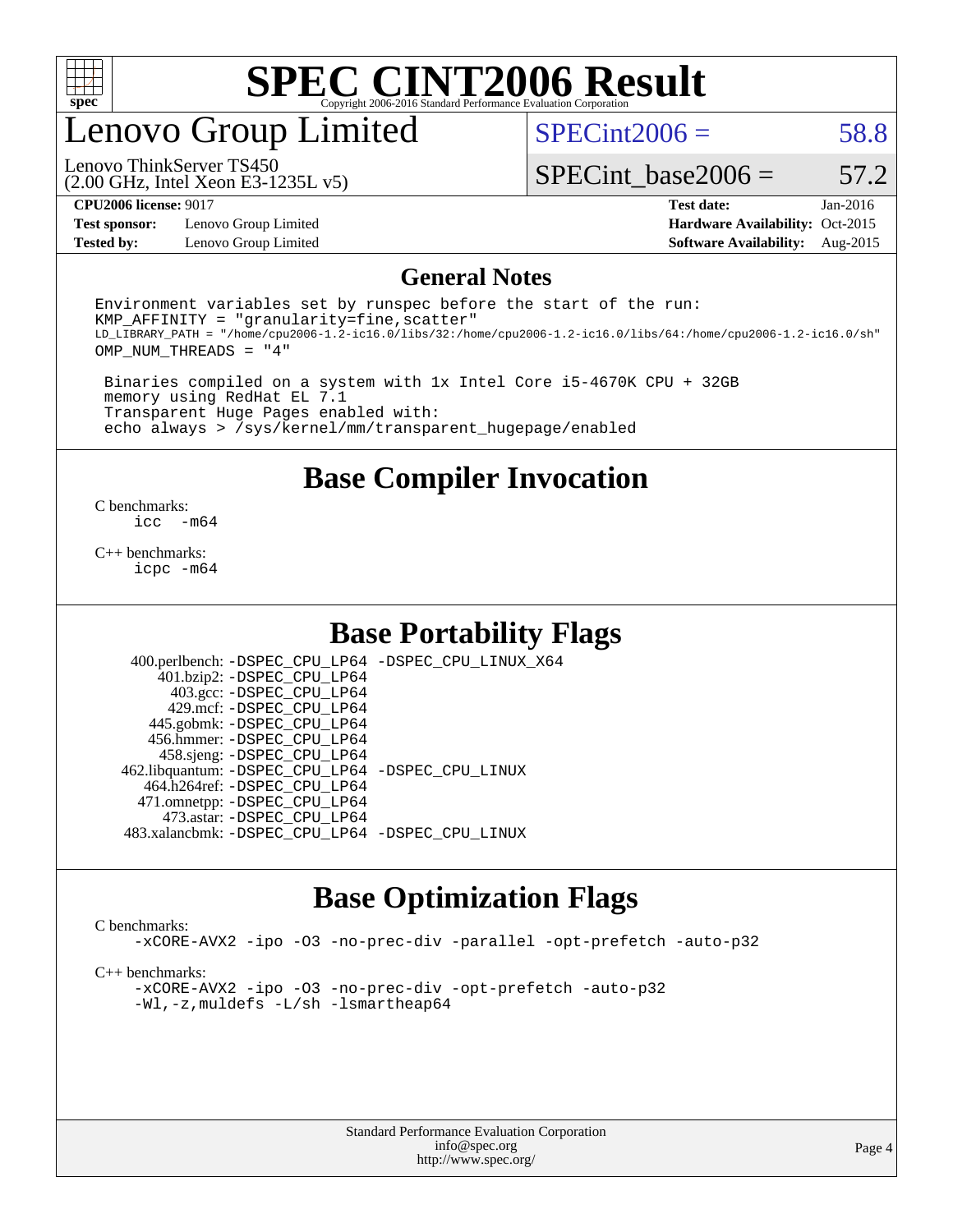![](_page_4_Picture_0.jpeg)

## enovo Group Limited

Lenovo ThinkServer TS450

 $SPECint2006 = 58.8$  $SPECint2006 = 58.8$ 

(2.00 GHz, Intel Xeon E3-1235L v5)

**[Test sponsor:](http://www.spec.org/auto/cpu2006/Docs/result-fields.html#Testsponsor)** Lenovo Group Limited **[Hardware Availability:](http://www.spec.org/auto/cpu2006/Docs/result-fields.html#HardwareAvailability)** Oct-2015 **[Tested by:](http://www.spec.org/auto/cpu2006/Docs/result-fields.html#Testedby)** Lenovo Group Limited **[Software Availability:](http://www.spec.org/auto/cpu2006/Docs/result-fields.html#SoftwareAvailability)** Aug-2015

**[CPU2006 license:](http://www.spec.org/auto/cpu2006/Docs/result-fields.html#CPU2006license)** 9017 **[Test date:](http://www.spec.org/auto/cpu2006/Docs/result-fields.html#Testdate)** Jan-2016

SPECint base2006 =  $57.2$ 

### **[Base Other Flags](http://www.spec.org/auto/cpu2006/Docs/result-fields.html#BaseOtherFlags)**

[C benchmarks](http://www.spec.org/auto/cpu2006/Docs/result-fields.html#Cbenchmarks):

403.gcc: [-Dalloca=\\_alloca](http://www.spec.org/cpu2006/results/res2016q1/cpu2006-20160125-38902.flags.html#b403.gcc_baseEXTRA_CFLAGS_Dalloca_be3056838c12de2578596ca5467af7f3)

### **[Peak Compiler Invocation](http://www.spec.org/auto/cpu2006/Docs/result-fields.html#PeakCompilerInvocation)**

[C benchmarks \(except as noted below\)](http://www.spec.org/auto/cpu2006/Docs/result-fields.html#Cbenchmarksexceptasnotedbelow):

[icc -m64](http://www.spec.org/cpu2006/results/res2016q1/cpu2006-20160125-38902.flags.html#user_CCpeak_intel_icc_64bit_f346026e86af2a669e726fe758c88044)

400.perlbench: [icc -m32 -L/opt/intel/compilers\\_and\\_libraries\\_2016/linux/compiler/lib/ia32\\_lin](http://www.spec.org/cpu2006/results/res2016q1/cpu2006-20160125-38902.flags.html#user_peakCCLD400_perlbench_intel_icc_e10256ba5924b668798078a321b0cb3f)

445.gobmk: [icc -m32 -L/opt/intel/compilers\\_and\\_libraries\\_2016/linux/compiler/lib/ia32\\_lin](http://www.spec.org/cpu2006/results/res2016q1/cpu2006-20160125-38902.flags.html#user_peakCCLD445_gobmk_intel_icc_e10256ba5924b668798078a321b0cb3f)

[C++ benchmarks \(except as noted below\):](http://www.spec.org/auto/cpu2006/Docs/result-fields.html#CXXbenchmarksexceptasnotedbelow)

[icpc -m32 -L/opt/intel/compilers\\_and\\_libraries\\_2016/linux/compiler/lib/ia32\\_lin](http://www.spec.org/cpu2006/results/res2016q1/cpu2006-20160125-38902.flags.html#user_CXXpeak_intel_icpc_b4f50a394bdb4597aa5879c16bc3f5c5)

473.astar: [icpc -m64](http://www.spec.org/cpu2006/results/res2016q1/cpu2006-20160125-38902.flags.html#user_peakCXXLD473_astar_intel_icpc_64bit_fc66a5337ce925472a5c54ad6a0de310)

### **[Peak Portability Flags](http://www.spec.org/auto/cpu2006/Docs/result-fields.html#PeakPortabilityFlags)**

 400.perlbench: [-D\\_FILE\\_OFFSET\\_BITS=64](http://www.spec.org/cpu2006/results/res2016q1/cpu2006-20160125-38902.flags.html#user_peakPORTABILITY400_perlbench_file_offset_bits_64_438cf9856305ebd76870a2c6dc2689ab) [-DSPEC\\_CPU\\_LINUX\\_IA32](http://www.spec.org/cpu2006/results/res2016q1/cpu2006-20160125-38902.flags.html#b400.perlbench_peakCPORTABILITY_DSPEC_CPU_LINUX_IA32) 401.bzip2: [-DSPEC\\_CPU\\_LP64](http://www.spec.org/cpu2006/results/res2016q1/cpu2006-20160125-38902.flags.html#suite_peakPORTABILITY401_bzip2_DSPEC_CPU_LP64) 403.gcc: [-DSPEC\\_CPU\\_LP64](http://www.spec.org/cpu2006/results/res2016q1/cpu2006-20160125-38902.flags.html#suite_peakPORTABILITY403_gcc_DSPEC_CPU_LP64) 429.mcf: [-DSPEC\\_CPU\\_LP64](http://www.spec.org/cpu2006/results/res2016q1/cpu2006-20160125-38902.flags.html#suite_peakPORTABILITY429_mcf_DSPEC_CPU_LP64) 445.gobmk: [-D\\_FILE\\_OFFSET\\_BITS=64](http://www.spec.org/cpu2006/results/res2016q1/cpu2006-20160125-38902.flags.html#user_peakPORTABILITY445_gobmk_file_offset_bits_64_438cf9856305ebd76870a2c6dc2689ab) 456.hmmer: [-DSPEC\\_CPU\\_LP64](http://www.spec.org/cpu2006/results/res2016q1/cpu2006-20160125-38902.flags.html#suite_peakPORTABILITY456_hmmer_DSPEC_CPU_LP64) 458.sjeng: [-DSPEC\\_CPU\\_LP64](http://www.spec.org/cpu2006/results/res2016q1/cpu2006-20160125-38902.flags.html#suite_peakPORTABILITY458_sjeng_DSPEC_CPU_LP64) 462.libquantum: [-DSPEC\\_CPU\\_LP64](http://www.spec.org/cpu2006/results/res2016q1/cpu2006-20160125-38902.flags.html#suite_peakPORTABILITY462_libquantum_DSPEC_CPU_LP64) [-DSPEC\\_CPU\\_LINUX](http://www.spec.org/cpu2006/results/res2016q1/cpu2006-20160125-38902.flags.html#b462.libquantum_peakCPORTABILITY_DSPEC_CPU_LINUX) 464.h264ref: [-DSPEC\\_CPU\\_LP64](http://www.spec.org/cpu2006/results/res2016q1/cpu2006-20160125-38902.flags.html#suite_peakPORTABILITY464_h264ref_DSPEC_CPU_LP64) 471.omnetpp: [-D\\_FILE\\_OFFSET\\_BITS=64](http://www.spec.org/cpu2006/results/res2016q1/cpu2006-20160125-38902.flags.html#user_peakPORTABILITY471_omnetpp_file_offset_bits_64_438cf9856305ebd76870a2c6dc2689ab) 473.astar: [-DSPEC\\_CPU\\_LP64](http://www.spec.org/cpu2006/results/res2016q1/cpu2006-20160125-38902.flags.html#suite_peakPORTABILITY473_astar_DSPEC_CPU_LP64) 483.xalancbmk: [-D\\_FILE\\_OFFSET\\_BITS=64](http://www.spec.org/cpu2006/results/res2016q1/cpu2006-20160125-38902.flags.html#user_peakPORTABILITY483_xalancbmk_file_offset_bits_64_438cf9856305ebd76870a2c6dc2689ab) [-DSPEC\\_CPU\\_LINUX](http://www.spec.org/cpu2006/results/res2016q1/cpu2006-20160125-38902.flags.html#b483.xalancbmk_peakCXXPORTABILITY_DSPEC_CPU_LINUX)

### **[Peak Optimization Flags](http://www.spec.org/auto/cpu2006/Docs/result-fields.html#PeakOptimizationFlags)**

[C benchmarks](http://www.spec.org/auto/cpu2006/Docs/result-fields.html#Cbenchmarks):

 400.perlbench: [-xCORE-AVX2](http://www.spec.org/cpu2006/results/res2016q1/cpu2006-20160125-38902.flags.html#user_peakPASS2_CFLAGSPASS2_LDCFLAGS400_perlbench_f-xAVX2_5f5fc0cbe2c9f62c816d3e45806c70d7)(pass 2) [-prof-gen:threadsafe](http://www.spec.org/cpu2006/results/res2016q1/cpu2006-20160125-38902.flags.html#user_peakPASS1_CFLAGSPASS1_LDCFLAGS400_perlbench_prof_gen_21a26eb79f378b550acd7bec9fe4467a)(pass 1)  $-i\text{po}(pass 2) -\tilde{O}3(pass 2)$  [-no-prec-div](http://www.spec.org/cpu2006/results/res2016q1/cpu2006-20160125-38902.flags.html#user_peakPASS2_CFLAGSPASS2_LDCFLAGS400_perlbench_f-no-prec-div)(pass 2) [-par-num-threads=1](http://www.spec.org/cpu2006/results/res2016q1/cpu2006-20160125-38902.flags.html#user_peakPASS1_CFLAGSPASS1_LDCFLAGS400_perlbench_par_num_threads_786a6ff141b4e9e90432e998842df6c2)(pass 1) [-prof-use](http://www.spec.org/cpu2006/results/res2016q1/cpu2006-20160125-38902.flags.html#user_peakPASS2_CFLAGSPASS2_LDCFLAGS400_perlbench_prof_use_bccf7792157ff70d64e32fe3e1250b55)(pass 2) [-opt-prefetch](http://www.spec.org/cpu2006/results/res2016q1/cpu2006-20160125-38902.flags.html#user_peakCOPTIMIZE400_perlbench_f-opt-prefetch) [-ansi-alias](http://www.spec.org/cpu2006/results/res2016q1/cpu2006-20160125-38902.flags.html#user_peakCOPTIMIZE400_perlbench_f-ansi-alias)

 401.bzip2: [-xCORE-AVX2](http://www.spec.org/cpu2006/results/res2016q1/cpu2006-20160125-38902.flags.html#user_peakPASS2_CFLAGSPASS2_LDCFLAGS401_bzip2_f-xAVX2_5f5fc0cbe2c9f62c816d3e45806c70d7)(pass 2) [-prof-gen:threadsafe](http://www.spec.org/cpu2006/results/res2016q1/cpu2006-20160125-38902.flags.html#user_peakPASS1_CFLAGSPASS1_LDCFLAGS401_bzip2_prof_gen_21a26eb79f378b550acd7bec9fe4467a)(pass 1)  $-i\text{po}(pass 2) -\overline{O}3(pass 2)$  [-no-prec-div](http://www.spec.org/cpu2006/results/res2016q1/cpu2006-20160125-38902.flags.html#user_peakCOPTIMIZEPASS2_CFLAGSPASS2_LDCFLAGS401_bzip2_f-no-prec-div) [-par-num-threads=1](http://www.spec.org/cpu2006/results/res2016q1/cpu2006-20160125-38902.flags.html#user_peakPASS1_CFLAGSPASS1_LDCFLAGS401_bzip2_par_num_threads_786a6ff141b4e9e90432e998842df6c2)(pass 1) [-prof-use](http://www.spec.org/cpu2006/results/res2016q1/cpu2006-20160125-38902.flags.html#user_peakPASS2_CFLAGSPASS2_LDCFLAGS401_bzip2_prof_use_bccf7792157ff70d64e32fe3e1250b55)(pass 2) [-auto-ilp32](http://www.spec.org/cpu2006/results/res2016q1/cpu2006-20160125-38902.flags.html#user_peakCOPTIMIZE401_bzip2_f-auto-ilp32)

Continued on next page

Standard Performance Evaluation Corporation [info@spec.org](mailto:info@spec.org) <http://www.spec.org/>

Page 5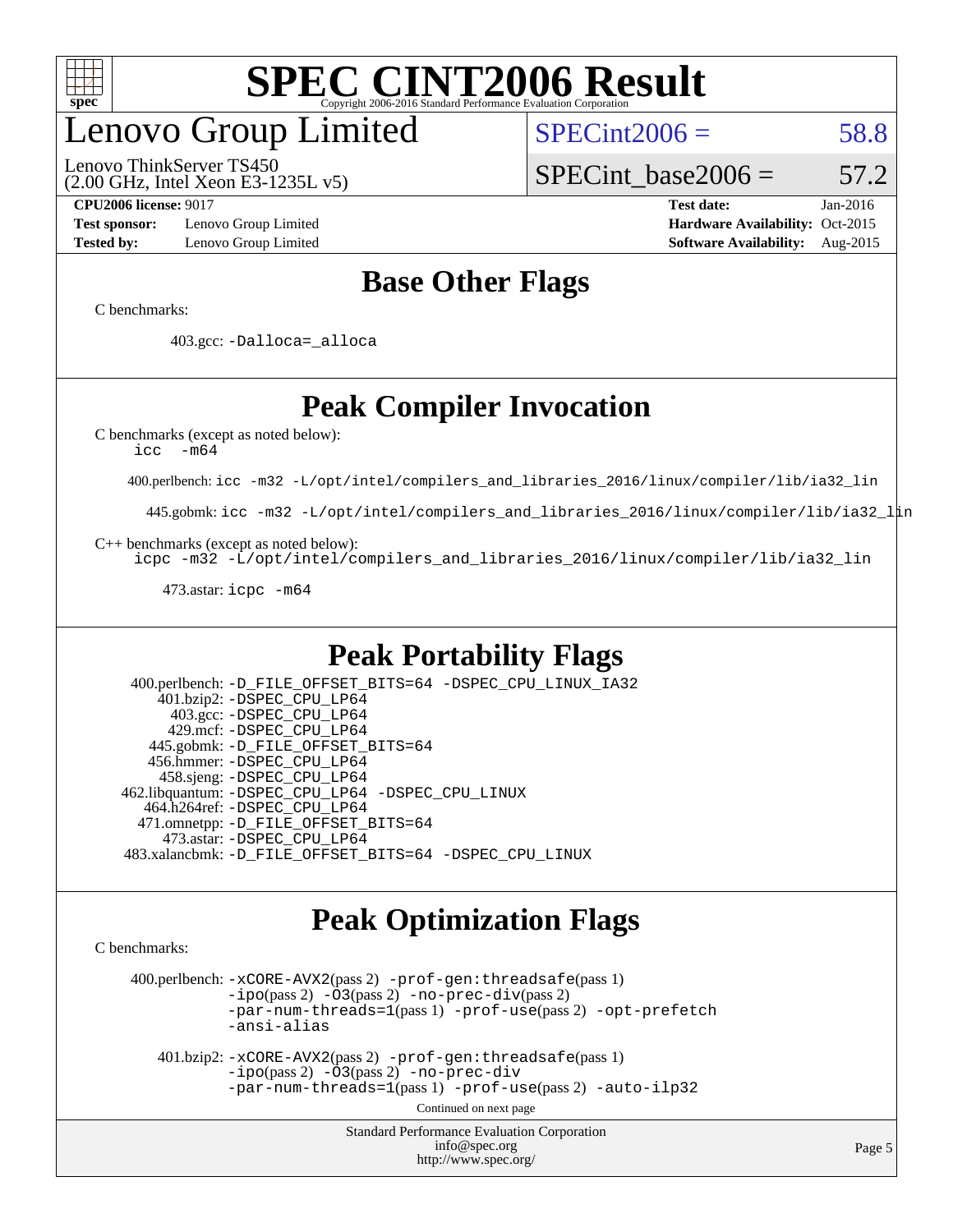![](_page_5_Picture_0.jpeg)

enovo Group Limited

 $SPECint2006 = 58.8$  $SPECint2006 = 58.8$ 

(2.00 GHz, Intel Xeon E3-1235L v5) Lenovo ThinkServer TS450

SPECint base2006 =  $57.2$ 

**[Test sponsor:](http://www.spec.org/auto/cpu2006/Docs/result-fields.html#Testsponsor)** Lenovo Group Limited **[Hardware Availability:](http://www.spec.org/auto/cpu2006/Docs/result-fields.html#HardwareAvailability)** Oct-2015 **[Tested by:](http://www.spec.org/auto/cpu2006/Docs/result-fields.html#Testedby)** Lenovo Group Limited **[Software Availability:](http://www.spec.org/auto/cpu2006/Docs/result-fields.html#SoftwareAvailability)** Aug-2015

**[CPU2006 license:](http://www.spec.org/auto/cpu2006/Docs/result-fields.html#CPU2006license)** 9017 **[Test date:](http://www.spec.org/auto/cpu2006/Docs/result-fields.html#Testdate)** Jan-2016

### **[Peak Optimization Flags \(Continued\)](http://www.spec.org/auto/cpu2006/Docs/result-fields.html#PeakOptimizationFlags)**

```
 401.bzip2 (continued):
                -opt-prefetch -ansi-alias
          403.gcc: -xCORE-AVX2 -ipo -O3 -no-prec-div -inline-calloc
                -opt-malloc-options=3 -auto-ilp32
         429.mcf: -xCORE-AVX2 -ipo -O3 -no-prec-div -parallel
                -opt-prefetch -auto-p32
       445.gobmk: -xCORE-AVX2(pass 2) -prof-gen:threadsafe(pass 1)
                -prof-use(pass 2) -par-num-threads=1(pass 1) -ansi-alias
       456.hmmer: basepeak = yes
        458.sjeng: -xCORE-AVX2(pass 2) -prof-gen:threadsafe(pass 1)
                -i\text{po}(pass 2) -\tilde{O}3(pass 2)-no-prec-div(pass 2)
                -par-num-threads=1(pass 1) -prof-use(pass 2) -unroll4
   462.libquantum: basepeak = yes
     464.h264ref: basepeak = yes
C++ benchmarks: 
      471.omnetpp: -xCORE-AVX2(pass 2) -prof-gen:threadsafe(pass 1)
                -i\text{po}(pass 2) -\overline{O}3(pass 2) -no-\overline{prec}\-div(pass 2)-par-num-threads=1(pass 1) -prof-use(pass 2)
                -opt-ra-region-strategy=block -ansi-alias
                -Wl,-z,muldefs -L/sh -lsmartheap
         473.astar: -xCORE-AVX2 -ipo -O3 -no-prec-div -opt-prefetch
                -auto-p32 -Wl,-z,muldefs -L/sh -lsmartheap64
    483.xalancbmk: -xCORE-AVX2 -ipo -O3 -no-prec-div -opt-prefetch
                -ansi-alias -Wl,-z,muldefs -L/sh -lsmartheap
```
### **[Peak Other Flags](http://www.spec.org/auto/cpu2006/Docs/result-fields.html#PeakOtherFlags)**

[C benchmarks](http://www.spec.org/auto/cpu2006/Docs/result-fields.html#Cbenchmarks):

403.gcc: [-Dalloca=\\_alloca](http://www.spec.org/cpu2006/results/res2016q1/cpu2006-20160125-38902.flags.html#b403.gcc_peakEXTRA_CFLAGS_Dalloca_be3056838c12de2578596ca5467af7f3)

```
The flags files that were used to format this result can be browsed at
http://www.spec.org/cpu2006/flags/Intel-ic16.0-official-linux64.html
http://www.spec.org/cpu2006/flags/Default-Platform-Flags.html
```